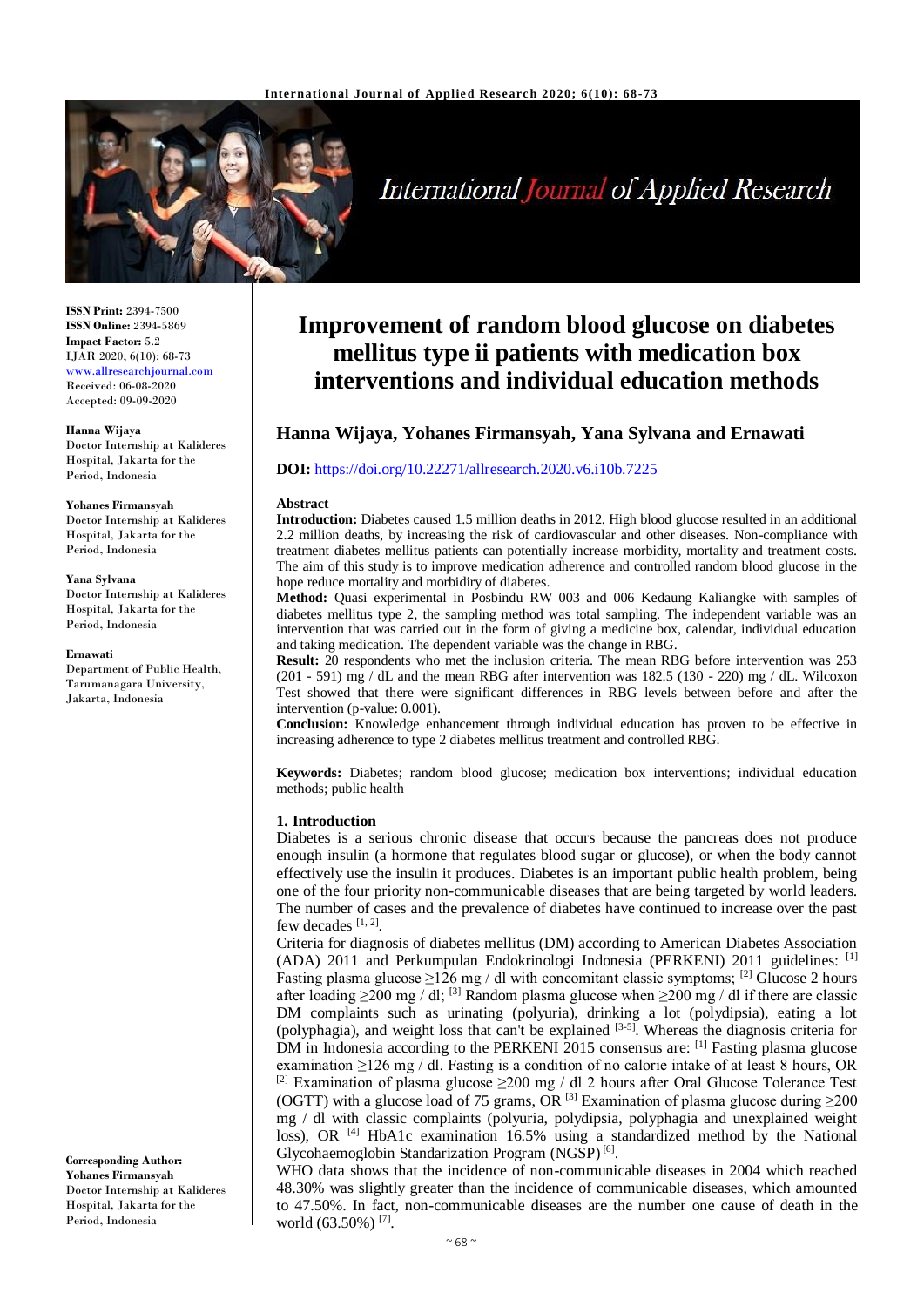Diabetes caused 1.5 million deaths in 2012. Blood glucose higher than the maximum limit resulted in an additional 2.2 million deaths, by increasing the risk of cardiovascular and other diseases. Forty-three percent (43%) of these 3.7 million deaths occurred before the age of 70 years. The percentage of deaths due to diabetes that occurs before age 70 is higher in low and middle income countries than in high income countries  $[1, 2]$ .

WHO estimates that 422 million adults over the age of 18 lived with diabetes in 2014. The largest number of people with diabetes is estimated to come from Southeast Asia and the Western Pacific, accounting for about half the cases of diabetes in the world. Around the world, the number of diabetics has increased substantially between 1980 and 2014, increasing from 108 million to 422 million or around four times  $[1, 2]$ .

In addition to cardiovascular disease, DM is also one of the main causes of kidney disease and blindness at the age of under 65 years, and also amputation  $[8]$ . Diabetes also causes amputations (which are not caused by trauma), disability, to death. Another impact of diabetes is reducing life expectancy by 5-10 years. Life expectancy for people with type 2 diabetes who suffer from serious mental illnesses, such as schizophrenia, is even 20% lower compared to the general population  $[7, 9, 10]$ .

Indonesia is ranked 7th with the highest number of people with diabetes mellitus in the world. The International Diabetes Federation (IDF) states that in 2016 Indonesia had around 9.1 million people with DM. It is estimated that this number could increase to 12.4 million people in 2025 and reach 14.1 million in 2035 [11] . Infodatin in 2018 released data that the prevalence of people with Type 2 Diabetes Mellitus in Indonesia is 2.0%. This figure experienced a significant increase from 2013 which was only 1.5%. One of the regions with the highest number of diabetics in Indonesia is DKI Jakarta with a prevalence of DM sufferers of 3.4%, which ranks number 1 out of 34 provinces and includes 1 of 13 provinces with regional prevalence above the national prevalence. The prevalence of DM in DKI Jakarta has experienced a significant increase from 2013 which was only 2.5%.  $[12-14]$ 

The Indonesian Nephrology Association (Pernefri) in 2006 released data on patients with chronic kidney failure in Indonesia of 12.5%. The accompanying diseases of stage 5 chronic kidney patients according to the Indonesian Renal Registry in 2018 are 51% hypertension and 21% diabetes mellitus type 2. <sup>[15]</sup>. Diabetes and its complications bring huge economic losses for diabetics and their families, the health system and the national economy through direct medical costs, job loss and income. Included in the main cost components are hospital and outpatient care, another factor that requires large costs is the increase in costs for analog insulin 1 which is increasingly being prescribed despite little evidence that this type of insulin has a significant effect compared to cheaper human insulin. It is therefore important to control blood glucose levels of diabetes mellitus type 2 patients before complications occur later in life. Controlling the random blood glucose content of DM patients through comprehensive treatment, namely management in a pharmacological and non-pharmacological manner [16].

A self-report scale to assess adherence to the use of antihypertensive drugs has been developed by Morisky. A study to test psychometrics and predict the validity of the self report medication adherence structure was tested on 1367 hypertensive patients. Self report adherence to drug use was measured by the new 8 item self report Morisky Medication Adherence Scale (MMAS)<sup>[17]</sup>.

Seeing the importance of adherence to taking medication in people with diabetes mellitus to prevent complications later in life. This research was conducted to improve medication adherence in patients with diabetes mellitus and provide education about the importance of taking medication regularly to random blood glucose (RBG) in the hope of reducing the morbidity and mortality rates of diabetes mellitus

# **2. Method and material**

This research is a quasi-experimental study carried out in Posbindu RW 003 and 006 Kedaung Kaliangke Sub-District Jakarta in January 2020 to February 2020. The sample of this study was uncontrolled type 2 diabetes mellitus sufferers or Random Blood Glucose (RBG) when measurements were above 200 mg / dL. The estimated sample size in this study is 30 respondents with a total sampling method in the form of sampling. This experimental study doesn't include control grup. The inclusion criteria in this study were people with diabetes mellitus type 2 not controlled. Exclusion criteria in this study were patients with other non-communicable diseases besides diabetes mellitus type 2, diabetes mellitus type 1, gestational diabetes, and diabetes mellitus type 2 patients who had complications or treatment using insulin.

This research was carried out by measuring medication adherence and blood glucose before and after the intervention. The intervention was in the form of individual education for patients with type 2 diabetes mellitus, administration of taking medication boxes, as well as a calendar of reminders of control to the Puskesmas when the usual medication was consumed. The intervention lasted for 1 month and was monitored by the families of sufferers and local cadres. The independent variable in this study was an intervention that was carried out in the form of giving a medicine box, calendar, individual education and taking medication. The dependent variable in this study was the change in blood glucose at a time. Paired numerical categorical statistical analysis using the Pair T-Test statistical test with an alternative test in the form of Wilcoxon, and paired categorical categorization using the McNemar Test to assess the significance between the 2 groups. This study has obtained permission from the Puskesmas Kelurahan Kedaung Kaliangke and the Puskesmas Kecamatan Cengkareng.

# **3. Results**

Hasil dan pembahasan hasil dan pembahasan hasil dan pembahasan. The data collection process was carried out in January 2020 - February 2020 by conducting a survey through a questionnaire that we gave to patients with diabetes mellitus type 2 at Puskesmas Kelurahan Kedaung Kaliangke. Screening was carried out in January - February 2020 in posbindu RW 003 and 006, followed by 20 respondents with 4 (20%) male respondents and 16 (80%) women. The average age of 57 years with an age range is 22-78 years. Generally respondent education is Elementary School with 11 respondents (55%). Respondents generally work as housewives by 13 respondents (65%). The characteristics of respondents are in table 1.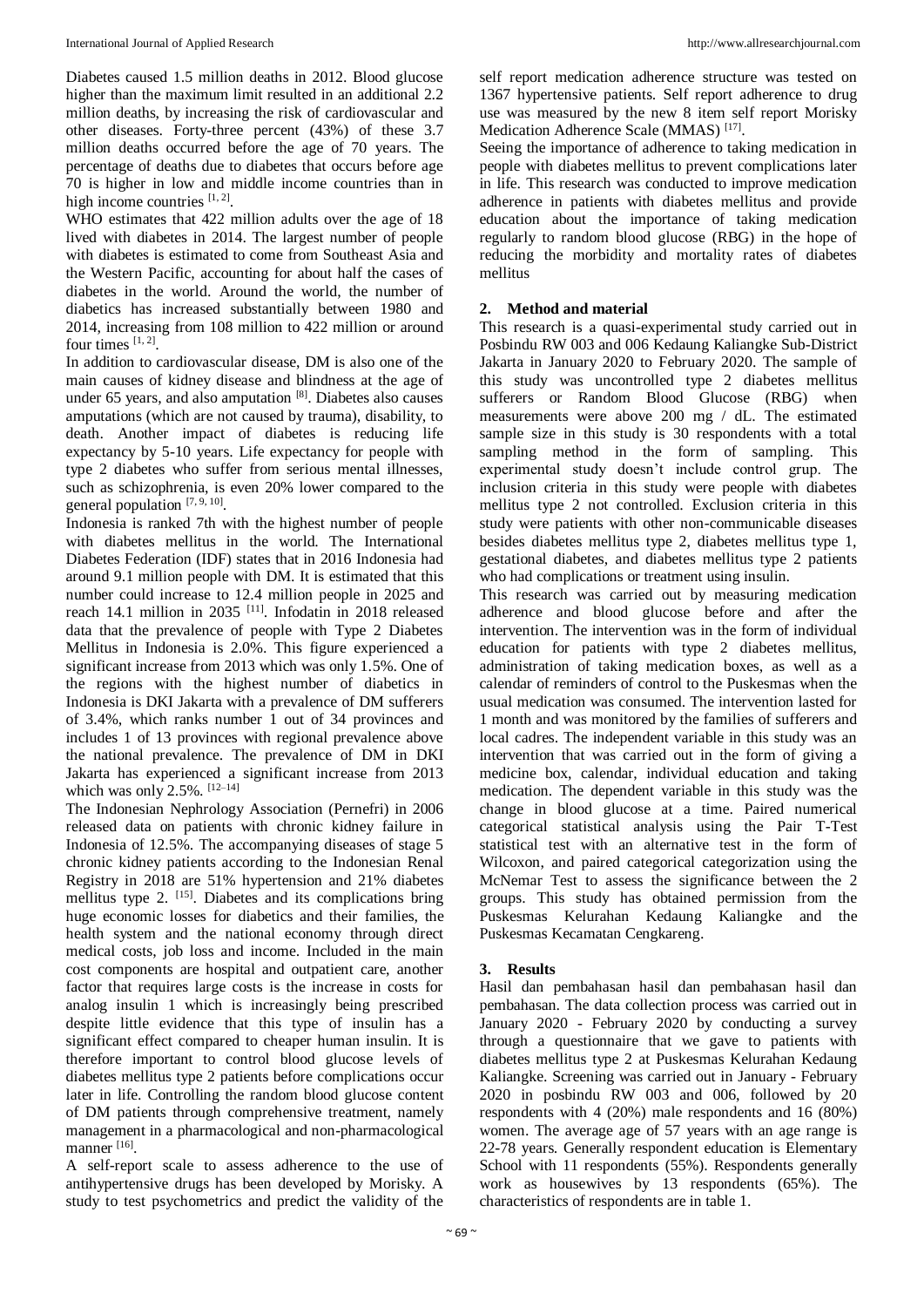**Table 1:** Demographic Characteristics of Respondents in Posbindu RW 003 and 006, Kedaung Kaliangke Sub-District, Cengkareng District,

Jakarta

| <b>Parametric</b>                                                                                         | N(%                                         | Mean (SD)    | $Med (Min - Max)$ |
|-----------------------------------------------------------------------------------------------------------|---------------------------------------------|--------------|-------------------|
| Gender<br>Male<br>Female                                                                                  | $4(20\%)$<br>16(80%)                        |              |                   |
| Age                                                                                                       |                                             | 52,32 (9,52) | $57(22-78)$       |
| <b>Educational</b><br>No School<br><b>Elementary School</b><br>Middle School<br>High School<br>University | $2(10\%)$<br>11(55%)<br>5(25%)<br>$2(10\%)$ |              |                   |
| Work<br>Housewifes<br>General employees<br>None                                                           | 13 (65%)<br>$2(10\%)$<br>5(25%)             |              |                   |

Profile history of diabetes mellitus type 2 patients is described in table 2. Generally respondents suffer from type 2 diabetes mellitus for 1-5 years ie 10 respondents (50%). History of diabetes mellitus control to the Puskesmas or Posbindu generally controlled by 17 respondents (85%). Generally patients 16 (80%) do not have a history of type 2 diabetes mellitus in the family. The characteristics of the respondents are listed in table 2

| <b>Table 2:</b> Historical Characteristics of Diabetes Mellitus Type 2 |
|------------------------------------------------------------------------|
| Patients in Posbindu RW 003 dan 006, Kedaung Kaliangke Sub-            |
| District, Cengkareng District, Jakarta                                 |

| <b>Parametric</b>                                                                                       | $N(\%)$                                  |
|---------------------------------------------------------------------------------------------------------|------------------------------------------|
| Time of Diabetes Mellitus type 2<br>Less than 1 year<br>$1 - 5$ years<br>$5-10$ years<br>Above 10 years | 3(15%)<br>$10(50\%)$<br>3(15%)<br>4(20%) |
| <b>Control Diabetes Mellitus type 2</b><br>to the Puskesmas or Posbindu<br>Yes                          | 17 (85%)<br>3(15%)                       |

| No                                 |                   |
|------------------------------------|-------------------|
| <b>Family History</b><br>Yes<br>No | 4(20%)<br>16(80%) |

Compliance Profile Taking Medication Respondents before the intervention can be said to be quite bad with the number of respondents who forgot to take medication 16 (80%), did not take medication for various reasons 15 (75%), reduced or stopped the drug without the knowledge of doctors 16 (80%), forgot to bring medication 16 (80%), did not take medication yesterday 13 (65%), stopped taking medication when there were improvement in symptoms 14 (70%), felt disturbed to ask for medication 14 (70%), and difficulty remembering medication taken 18 (90%). Providing individual and in-depth education is carried out to all individuals and taking a medication compliance profile measurement one month later and the results obtained are improved in all aspects of the question being assessed (*p*value  $< 0.05$ )

|  |  | Table 3: Compliance Profiles of Respondent Medication Taking Before and After Intervention |
|--|--|--------------------------------------------------------------------------------------------|
|--|--|--------------------------------------------------------------------------------------------|

|        |                                                                                   | Pre                 |          | Post                |           | P      |
|--------|-----------------------------------------------------------------------------------|---------------------|----------|---------------------|-----------|--------|
| No.    | <b>Items</b>                                                                      | <b>Intervention</b> |          | <b>Intervention</b> |           |        |
|        |                                                                                   | <b>Yes</b>          | No.      | <b>Yes</b>          | No.       |        |
|        |                                                                                   | 16                  | 4        | 6                   | 14        |        |
|        | Do you sometimes forget to take your medications?                                 | $(80\%)$            | (20%)    | $(30\%)$            | (70%)     | < 0.05 |
|        | People sometimes miss taking their medications for reasons other than forgetting, | 15                  | 5        |                     | 19        |        |
| 2      | Thinking over the past two weeks, were there any days when you did not take       | (75%)               | (25%)    | 1(5%)               | (95%)     | < 0.05 |
|        | vour medicine?                                                                    |                     |          |                     |           |        |
| 3      | Have you ever cut back or stopped taking your medication without telling your     | 16                  | 4        |                     | 20        | < 0.05 |
|        | doctor, because you felt worse when you took it?                                  | $(80\%)$            | (20%)    |                     | $(100\%)$ |        |
|        | When you travel or leave home, do you sometimes forget to bring along your        | 16                  | 4        |                     | 20        | < 0.05 |
| 4      | medications?                                                                      |                     | (20%)    |                     | $(100\%)$ |        |
|        |                                                                                   | 7                   | 13       | 20                  |           | < 0.05 |
| 5      | Did you take your medications yesterday?                                          |                     | $(65\%)$ | $(100\%)$           |           |        |
| 6      | When you feel like your condition is under control, do you sometimes stop         | 14                  | 6        |                     | 20        | < 0.05 |
|        | taking your medicine?                                                             | (70%)               | $(30\%)$ |                     | $100\%$ ) |        |
| $\tau$ | Taking medication everydays is a real inconvenience for some people. Do you       | 14                  | 6        |                     | 20        | < 0.05 |
|        | ever feel hassled about sticking to your treatment plan?                          | (70%)               | (30%)    |                     | $(100\%)$ |        |
|        |                                                                                   | 18                  | 2        | 6                   | 14        |        |
| 8      | How often do you have difficulty remembering to take all your medications?        | $(90\%)$            | $(10\%)$ | (30%)               | (70%)     | < 0.05 |

Measurement of random blood glucose is done before and after the intervention in the form of administering pillboxes, calendars, individual education and taking medication. The mean random blood glucose before intervention was 253 (201 - 591) mg / dL and the mean random blood glucose

after intervention was 182.5 (130 - 220) mg / dL. Wilcoxon statistical test results showed there were significant changes in random blood glucose between before and after the intervention (p-value: 0.001)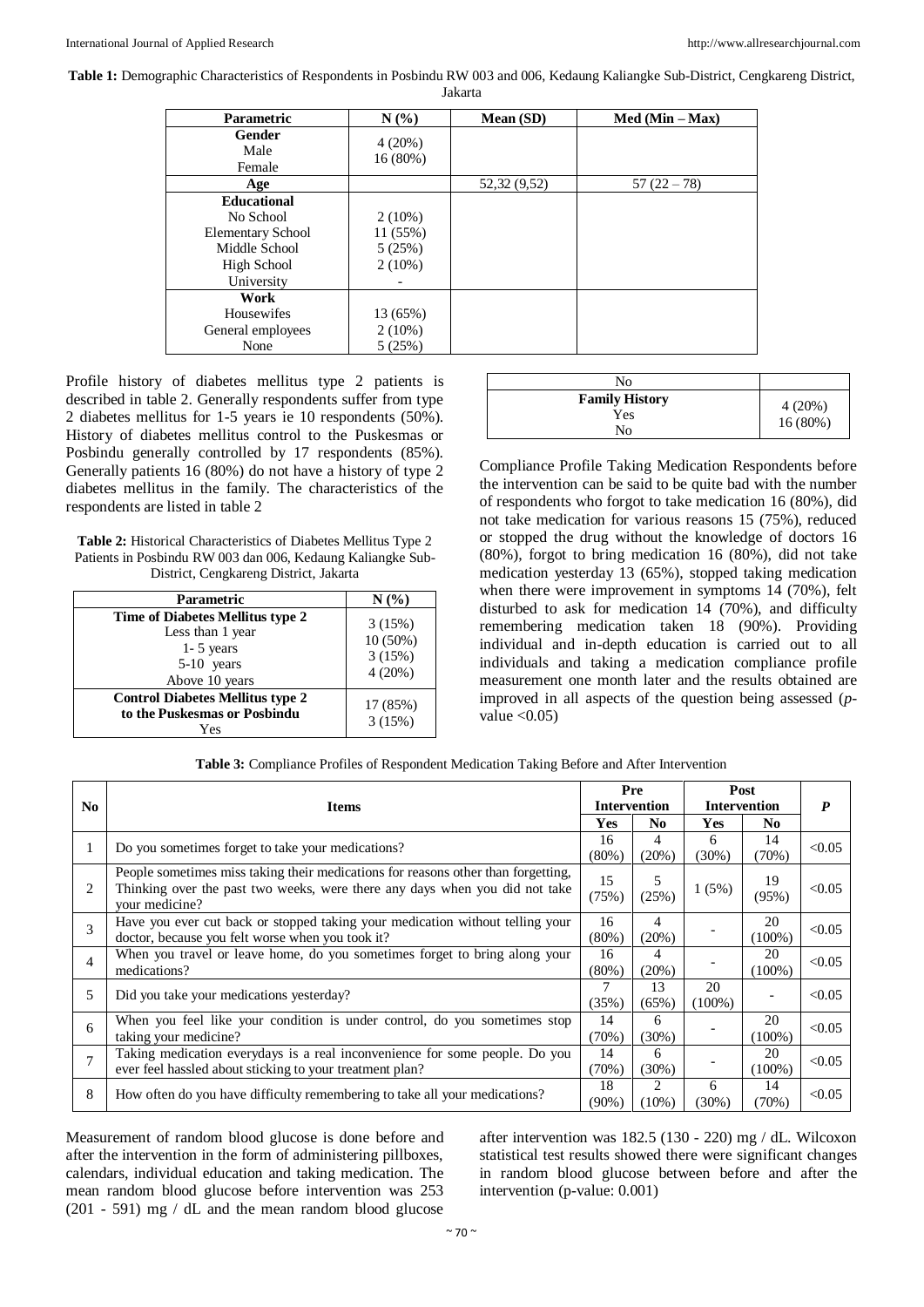|  | Table 4: Mean Changes in Random Blood Glucose Respondent Pre-Post Interventions |  |  |
|--|---------------------------------------------------------------------------------|--|--|

| <b>Parametric</b>           | <b>Normality</b> | <b>Mean</b> (SD) | Med<br>(Min-Max) | <b>Mean Difference</b> | <b>Confidence Interval</b> | p-value        |  |
|-----------------------------|------------------|------------------|------------------|------------------------|----------------------------|----------------|--|
| <b>Random Blood Glucose</b> |                  |                  |                  |                        |                            |                |  |
| Pre-Intervention            | 0.001            | 280.15 (96.01)   | $253(201-591)$   |                        | 57.80 - 149.20             | ${}_{< 0.001}$ |  |
| Post Intervensi             | 0.060            | 176.65 (22.73)   | $182.5(130-220)$ | 103.5 (97.64)          |                            |                |  |

At the beginning of the study 20 respondents were obtained with blood glucose when uncontrolled or above 200 mg / dL. Interventions were given to all respondents in the form of interventions giving medicine boxes, calendars,

individual education and supervision of taking drugs. One month of intervention took place and the results showed that 18 (90%) of respondents experienced blood glucose regulation when controlled or below 200mg / dL.

**Table 5:** Changes in Blood Glucose Status Respondent Pre-Post Interventions

| <b>Parametric</b>                      | <b>Diabetic State Post Intervension</b> |                          |                          |         |  |
|----------------------------------------|-----------------------------------------|--------------------------|--------------------------|---------|--|
|                                        |                                         | Uncontrolled             | Controlled               | p-value |  |
| <b>Diabetic State Pre Intervension</b> | Uncontrolled                            | $2(10\%)$                | 18 (90%)                 |         |  |
|                                        | Controlled                              | $\overline{\phantom{0}}$ | $\overline{\phantom{0}}$ | 0.001   |  |

# **4. Discussion**

Respondents who experience abnormal blood glucose based on changes in pancreatic hormones as regulators of the most important substances in the body's metabolism cause an increase in stress hormones, ephinephrine and cortisol which increase glucose levels and fatty acids in the blood. High glucose levels stimulate the formation of glycogen from glucose, synthesis of fatty acids and cholesterol from glucose. High blood glucose levels can accelerate the formation of triglycerides in the liver. Triglyceride is one part of the fat composition in the body, where if triglyceride levels are within normal limits it has a function as a source of energy in the body while triglyceride levels in the abnormal range increase blood glucose levels as a cause of type II diabetes mellitus [18]

How to reduce blood glucose levels in Diabetes Mellitus Type II patients in addition to obediently taking medication on time and according to the recommended dosage of health workers also need to control weight through exercise and healthy eating. According to Bustan (2007) explains the form of weight control by doing 30 minutes of physical activity every day or exercising 5 days per week such as morning jogging, and doing healthy eating patterns by reducing glucose consumption and fatty foods [19, 20].

Knowledge is interpreted as the level of patient behavior in implementing diabetes mellitus type 2 treatment and the behavior suggested by doctors and others, and controlled diabetes is influenced by the level of diabetes patient's knowledge of his disease [21]. Patient's knowledge about DM is a tool that can help patients carry out DM management during his lifetime. Patient behavior based on positive knowledge and attitude will last. Knowledge given to patients with DM, will make patients understand about the disease and understand how to change behavior in dealing with the disease  $[22, 23]$ .

Diabetes mellitus is a disease that has a lifetime, the role of general practitioners as the spearhead in primary health care is very important. Management of this disease requires the participation of doctors, nurses, nutritionists, and other health workers. Patients and their families are entitled to get knowledge and education about the course of the disease, prevention, complications, and management of DM  $[22, 23]$ .

Adherence in patients with type 2 diabetes is generally defined as the level of behavior of someone who is getting treatment for diet, taking medication and carrying out a lifestyle in accordance with the recommendations of health

care providers <sup>[24]</sup> Patients who do not understand DM, often do not comply with DM treatment  $^{[25]}$  The success of DM treatment is highly dependent on the patient's compliance with taking medication. Several previous studies on the relationship between knowledge and adherence to taking medication have shown different results [26-28].

Types of non-compliance with drug therapy include failure to redeem medication, missed doses, errors in drug administration time, and premature drug withdrawal. Noncompliance will result in the use of a drug that is less so that it makes the therapeutic benefits reduced. Non-compliance can also result in the use of excessive doses of the drug. If the dose is overused or if the drug is consumed more frequently than the recommended recommendation, it can create greater side effects. Problems like this often arise in patients who forget to take one dose of the drug and double the next dose  $[29]$ 

The level of knowledge is one of the factors in influencing the level of adherence to take medication, so providing indepth information about diabetes mellitus is very important to do so that the level of adherence to take medication increases and the risk of disease severity and complications decreases, and blood glucose can be controlled [26]

Knowledge is a very important domain for action to be formed, the necessary elements include understanding what is done, beliefs about the benefits and truth of what is done and the means needed to do it. Action is an internal response after thought and knowledge. This behavior or act of obedience is influenced by heredity, environment, and knowledge [30].

The success of therapy in patients with diabetes mellitus shows an increase in the quality of life of patients and avoid complications. The success of therapy is influenced by adherence, motivation, and family support. The success of diabetes mellitus therapy can be improved by regulating the diet, monitoring blood glucose levels, maintaining foot hygiene and the portion of exercise <sup>[31]</sup>. Improvement in the quality of life of patients with DM is influenced by the success of treatment. Less optimal treatment results are generally caused by patient non-compliance, inaccurate prescribing, and inaccurate monitoring [32]. Patient noncompliance increases the risk of complications and worsens the illness [33].

Study form Puspita Nur Hapsari (2014) was conducted in 92 patients with type 2 diabetes mellitus in outpatient RS X the control and getting oral antidiabetic in March 2014. The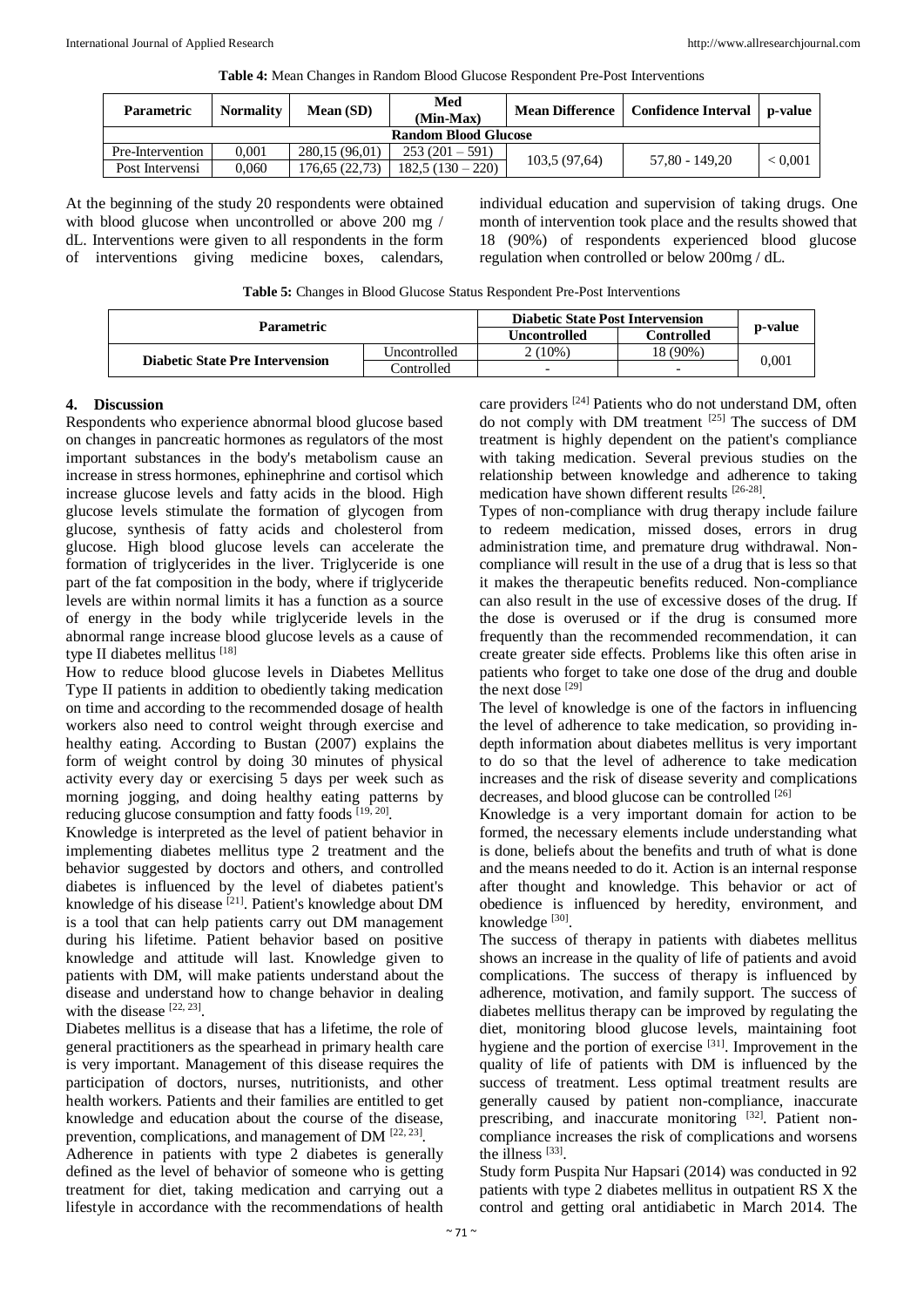conclusion of this study is a correlation between adherence scores with decreased fasting blood glucose levels very low which that medication adherence affects therapeutic outcome of 0,4% <sup>[31]</sup>.

Research conducted at Mandau Health Center in Bengkalis Regency shows that the knowledge of DM Type 2 patients is generally at a moderate level and the level of medication adherence is relatively high. There is a relationship between knowledge of patients with diabetes Type 2 with adherence to take medication with a weak correlation level [26].

Research from Adelaide B, *et al*. (2019) explained that less than half (47.3%) of diabetes mellitus type II patients had moderate medication adherence and more than half (60.0%) of diabetes mellitus type II patients experienced abnormal blood glucose levels. while the Spearman rank correlation results obtained p value  $= (0.004)$   $\lt (0.050)$  so that it can be concluded that there is a significant relationship between the level of adherence to take medication with blood glucose levels in patients with diabetes mellitus type II at Dinoyo Public Health Center, Malang<sup>[34]</sup>.

The research form Oryza DN (2018) explains patients with unregulated blood glucose showed 46.2% people were obedient and 53.8% were not obedient in consuming antidiabetic drugs. Patients with regulated blood glucose showed 92.3% people were obedient and 7.7% people were not obedient in consuming anti-diabetic drugs. Chi square test showed that there was a relationship between antidiabetic drugs consumption adherence and blood glucose level regulstion for diabetes mellitus patients with  $p = 0.015$  $(p \le 0.05)$  and an OR value of 14 with a 95% CI (1.385-141.485), which means that unobedient have 14 times risker suffered terrible blood glucose regulation than obedient patients [35].

Research conducted by Natalia and Dwipayant (2013), proves that there is a relationship between the level of adherence to take medication with blood glucose levels in DM Type II patients with a p value of 0.003. Prevention of increased blood glucose levels in patients with diabetes mellitus type II that is controlling weight by exercising and eating healthy. This form of control is done by losing a little weight (5-7% of total body weight) accompanied by 30 minutes of physical activity or exercise 5 days per week, adjusted for eating healthy enough [36].

#### **5. Conclusion**

Knowledge enhancement through individual education has proven to be effective in increasing adherence to type 2 diabetes mellitus treatment. Regular treatment will make changes in random blood glucose as meaningful being more controlled ( $p$ -value <0.05).

#### **Conflict of interest**

All authors and parties declare that there is no Conflict of Interest

# **Acknowledgments**

Acknowledgments We extend our heartfelt thanks to all parties who participated in the completion of this study. Thanks to Dr. Wisnu Eko Prasetyo as the Head of the Cengkareng District Health Center who has given research permission, Ms. Sunarti as the holder of a noncommunicable disease program Puskesmas Kedaung Kaliangke, and all Kedaung Kaliangke Health Center employees.

#### **Ethical clearance**

The research feasibility process and research ethics have been approved by the Cengkareng District Health Center

### **Funding**

Self - Funding

#### **References**

- 1. World Health Organization. Global Report on Diabetes. Isbn 2016.
- 2. World Health Organization. Global Report on Diabetes Executive Summary. Www.Who.Int/Diabetes/Global Report 2017.
- 3. American Diabetes Association. Standard medical care in diabetes 2018. J Clin Appl Res Educ 2018;
- 4. American Diabetes Association. Summary of revisions to the 2011 clinical practice recommendations. Diabetes Care 2011.
- 5. Perkeni. Konsensus Pengolahan Dan Pencegahan Diabetes Melitus Tipe 2 Di Indonesia. Perkumpulan Endokrin Indonesia 2011.
- 6. Soelistijo SA, Novida H, Rudijanto A, Soewondo P, Suastika K, Manaf A, *et al*. Konsensus Pengendalian dan Pencegahan Diabetes Melitus Tipe 2 di Indonesia 2015. Perkeni 2015.
- 7. Garnita D. Faktor Resiko Diabetes Melitus di Indonesia (Analisis Data Sakerti 2007). Skripsi Fak Kesahatan Masy Progr Stud Kesehat Masy Univ Indones 2012.
- 8. Marshall SM, Flyvbjerg A. Diabetic Nephropathy. In: Textbook of Diabetes: Fourth Edition 2010.
- 9. Garnita. Faktor-faktor Penyebab Diabetes Melitus. J Chem Inf Model 2016.
- 10. Goldberg RB. The new clinical trials with thiazolidinediones - DREAM, ADOPT, and Chicago: Promises fulfilled? Current Opinion in Lipidology 2007.
- 11. International Diabetes Federation [IDF]. Eighth edition 2017. IDF Diabetes Atlas, 8th edition 2017.
- 12. Riset Kesehatan Dasar (Riskesdas). Laporan Nasional Riskesdas 2018. Badan Penelitian dan Pengembangan Kesehatan Riset 2019.
- 13. Riskesdas. Hasil Utama Riskesdas Tentang Prevalensi Diabetes Mellitus di Indonesia 2018. Has Utama Riskesdas Tentang Prevalensi Diabetes Melitus di Indones 2018.
- 14. Riskesdas. Hasil Utama Riskesdas Penyakit Tidak Menular 2018. Has Utama Riskesdas Penyakit Tidak Menular 2018.
- 15. Ppernefri. Program Indonesian Renal Registry. Report of Indonesian Renal Registry 2016. Perkumpulan Nefrol Indones 2016.
- 16. Kemenkes RI. Prevalensi Penderita Diabetes. Infodatin 2014.
- 17. Morisky DE, Ang A, Krousel-Wood M, Ward HJ. Predictive validity of a medication adherence measure in an outpatient setting. J Clin Hypertens 2008.
- 18. Sherwood L. Pembuluh Darah dan Tekanan Darah. In: Fisiologi Manusia dari Sel ke Sistem 2015.
- 19. Soegondo S, Purnamasari D. Sindrom Metabolik. Dalam Sudoyo, dkk Buku Ajar Ilmu Penyakit Dalam 2010.
- 20. Soegondo S. Farmakoterapi pada Pengendalian Glikemia Diabetes Mellitus Tipe 2. Buku Ajar Ilmu Penyakit Dalam Ed VI Jilid 2014, 2